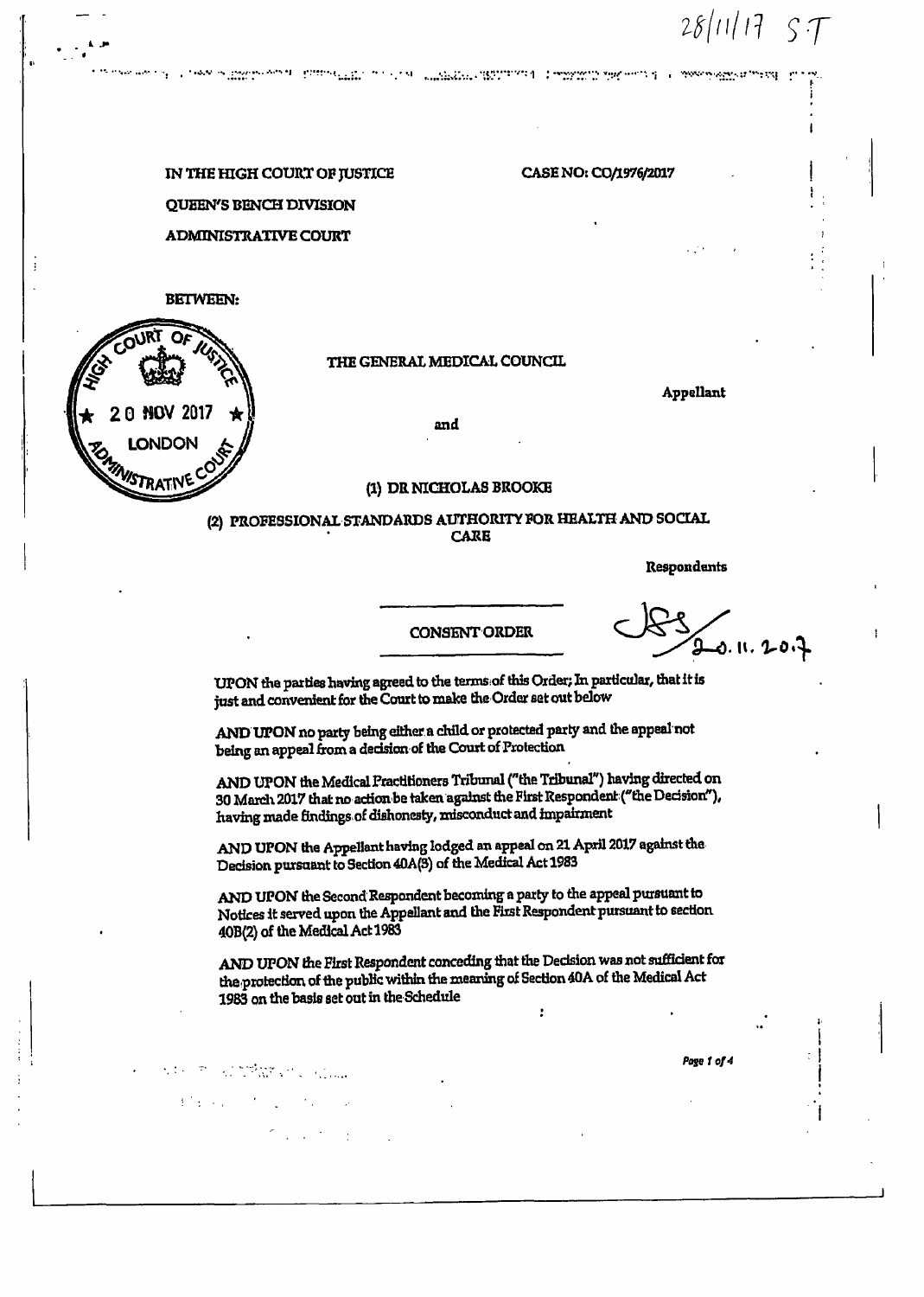### **BY CONSENT**

# IT IS ORDERED THAT:

- 1. The appeal be allowed and the Decision be quashed.
- 2. The Decision be substituted with an order that the First Respondent's registration in the register shall be suspended for a period of three months.
- 3. The three month suspension imposed pursuant to (2) above (the "Substituted Order") shall take effect 14 days from the date of this sealed Order.
- 4. There be no review of the Substituted Order.
- 5. The hearing of 21 November 2017 be vacated.
- 6. No Order as to costs

We consent to an order on the terms above.

 $20.1, 20.7$ 

 $17$ Vovember Dated this day of

1,1 hrvul

Dated: Novel  $k$ ory

RadcliffesLeBrasseur

85 Fleet St London **EC4Y 1AB** 3 Capital Court

For the First Respondent Ref: TJF/JAC1/900100.11983

Dated: Algrenter Jarz.

**Ganeral Medical Council** 

**GMC** Legal

3 Hardman St

For the Appellant

Ref: MS/Brooke/Lit

Manchester

**M33AW** 

**BROWNE JACOBSON LLP** 

Dated:  $17$  NOVEM BER 2017

6 Bevis Marks **Bury Court** London EC3A 7BA

2017

For the Second Respondent Ref: SATK02/0396580061

By the Court

Page 2 of 4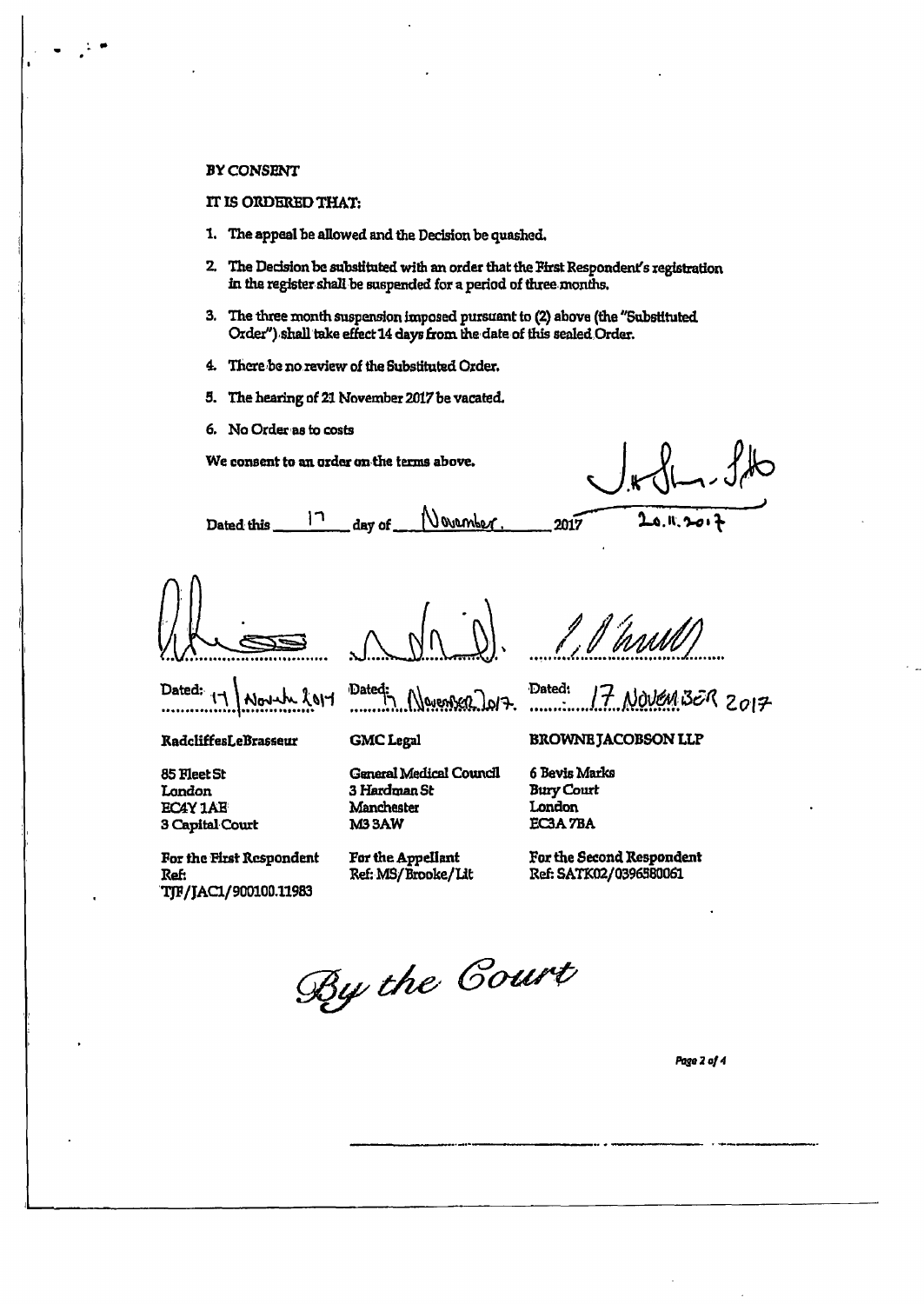### **SCHEDULE**

- 1. The First Respondent is a Consultant Neurosurgeon specialising in spinal surgeries. He was employed by the University Hospital Southampton NHS Foundation Trust since 1996 and also carried out private work at Spire Southampton Hospital.
- 2. The particulars of the Allegation, alleged against the First Respondent, with which the Appeal was concerned were that:
	- $(1)$ On 21 September 2012, when carrying out spinal surgery on Patient A you:
		- carried out the surgery at IA/5 of the patient's spinal colunin;  $(a)$
		- $(b)$ failed to carry out the surgery at the correct level of the spinal column for which Patient was admitted, namely L5/S1;

**Hope and House** 

i. ł.

- You failed to inform Patient A when you knew that you hnd carried out the  $(2)$ surgery at the wrong level of his spinal column.
- $(3)$ You failed to inform your employer, the University of Southampton NHS Foundation Trust, when you knew that you had carried out the surgery at the wrong level of Patient A's spinal column;
- Your actions at paragraphs 2 and 3 were:  $\left( 4\right)$ 
	- $(a)$ misleading;

the CLC 2010/RESIDENCE. Considering in their control

1,559

- dislumest  $(b)$
- The particulars of the Allegation (along with other particulars alleged in relation to 3. three other patients) were found proved on the basis of the First Respondent's admission to them.
- 4. The Appellant appealed against the Decision on the grounds that it was not sufficient to protect the public, and the Grounds of Appeal of the Appellant were that:

Ground  $1$  – The Tribunal failed to have regard to the over-arching objective in section  $1(1A)$ of the Medical Act 1983, being the protection of the public

Ground 2 - The Tribunal erred by giving weight to irrelevant material

Ground 3 - The Tribunal erred by failing to luve regard to relevant material

Ground 4 - The Decision was a decision no reasonable tribunal could have reached

- 5. The Second Respondent supported the Grounds of Appeal of the Appellant in particular in that the Tribunal failed to identify the full extent and therefore seriousness of the First Respondent's conduct.
- 6. The Second Respondent submitted additionally that the failure described at paragraph 5 above would have been avoided if the full extent and seriousness of the First Respondent's conduct had been properly reflected in the particulars of the Allegation and therefore the deficiencies in the Tribunal's reasoning and findings arise from a serious procedural irregularity.

Page 3 of 4